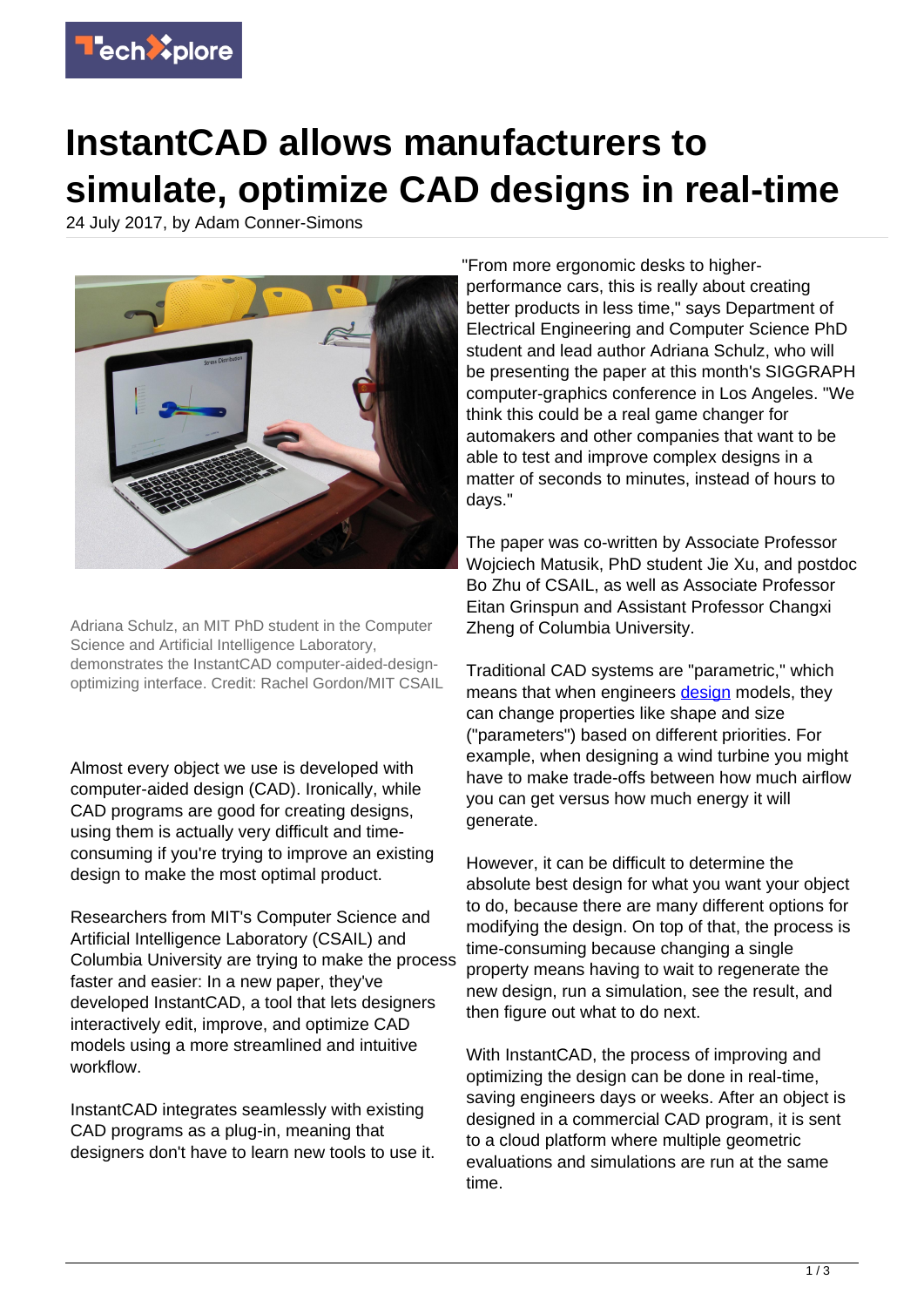

With this precomputed data, you can instantly improve and optimize the design in two ways. With "interactive exploration," a user interface provides real-time feedback on how design changes will affect performance, like how the shape of a plane wing impacts air pressure distribution. With "automatic optimization," you simply tell the system to give you a design with specific characteristics, like a drone that's as lightweight as possible while still being able to carry the maximum amount of weight.

The reason it's hard to optimize an object's design is because of the massive size of the design space (the number of possible design options).

"It's too data-intensive to compute every single point, so we have to come up with a way to predict any point in this space from just a small number of sampled data points," says Schulz. "This is called 'interpolation,' and our key technical contribution is a new algorithm we developed to take these samples and estimate points in the space."

Matusik says InstantCAD could be particularly helpful for more intricate designs for objects like cars, planes, and robots, particularly for industries like car manufacturing that care a lot about squeezing every little bit of performance out of a product.

"Our system doesn't just save you time for changing designs, but has the potential to dramatically improve the quality of the products themselves," says Matusik. "The more complex your design gets, the more important this kind of a tool can be."

Because of the system's productivity boosts and CAD integration, Schulz is confident that it will have immediate applications for industry. Down the line, she hopes that InstantCAD can also help lower the barrier for entry for casual users.

"In a world where 3-D printing and industrial robotics are making manufacturing more accessible, we need systems that make the actual design process more accessible, too," Schulz says. "With systems like this that make it easier to customize objects to meet your specific needs, we

hope to be paving the way to a new age of personal manufacturing and DIY design."

 **More information:** Paper: "Interactive Design Space Exploration and Optimization for CAD Models"

[people.csail.mit.edu/aschulz/optCAD/a11-schulz.pd](https://people.csail.mit.edu/aschulz/optCAD/a11-schulz.pdf) [f](https://people.csail.mit.edu/aschulz/optCAD/a11-schulz.pdf)

This story is republished courtesy of MIT News ([web.mit.edu/newsoffice/](http://web.mit.edu/newsoffice/)), a popular site that covers news about MIT research, innovation and teaching.

 Provided by Massachusetts Institute of **Technology**